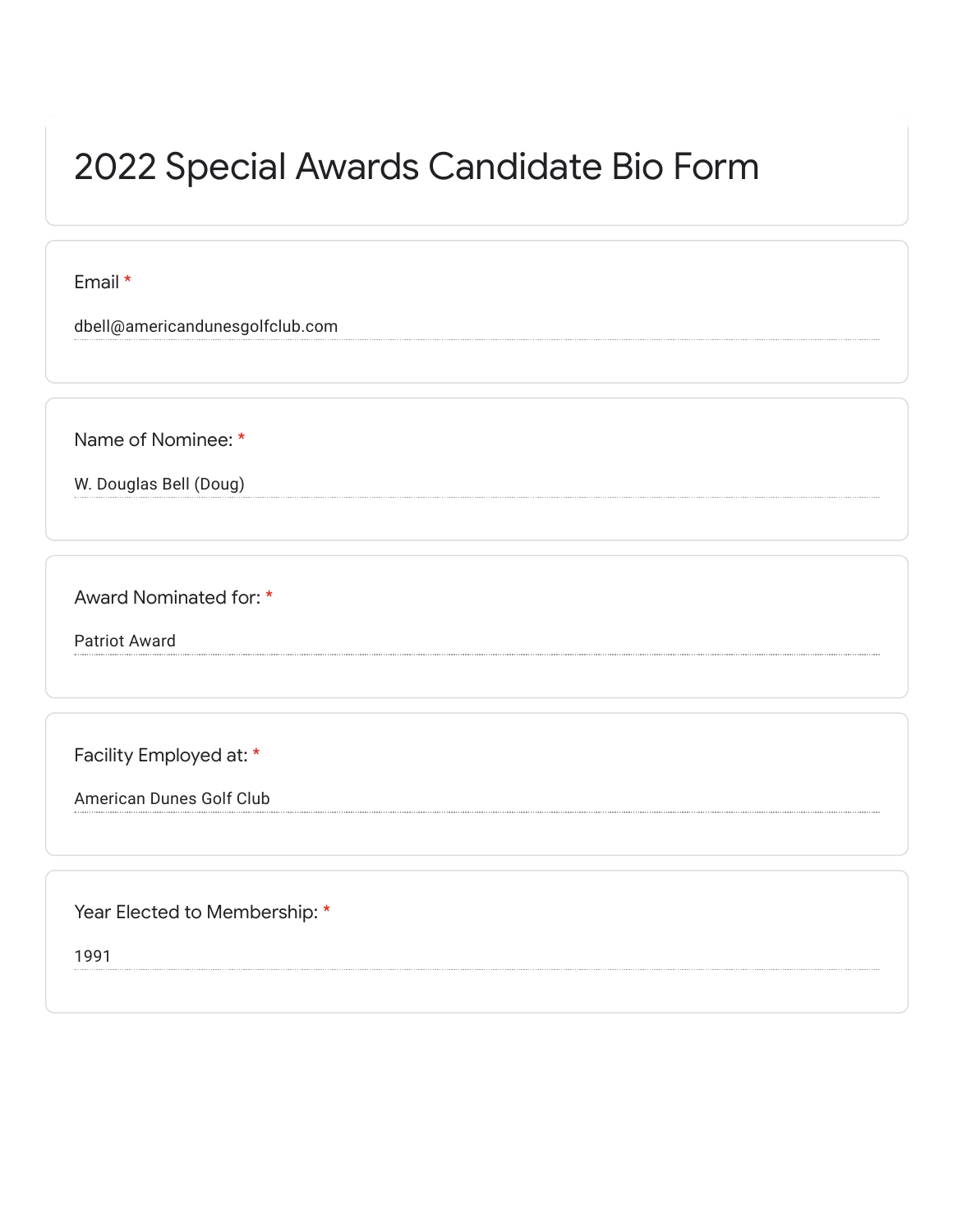Using the Special Awards Criteria (link in the email,) describe your achievements/accomplishments that would pertain to this award: \*

It is an honor to be nominated and considered for this award and certainly was an honor to be selected in the past as a winner in 2017 and 2020. I appreciate the consideration of the membership. I did not serve in the US Military but have been drawn to supporting those that have. My unique family life has placed me in a position to support them and the loss of 1st Lt Jeff Davis, my wife Ann's first husband and father to the children.

This position has turned into a path of support for others in the way Folds of Honor. Historically it began as many fellow professionals did with small fundraising efforts at the course. That turned into the large fundraising at Manistee National for many years and now the path to American Dunes Golf Club.

I am currently the General Manager at American Dunes and have been a proud member off the PGA since 1991.

In my current position I have guided the construction and opening of the course and clubhouse for Lt Col Dan Rooney and his partners. Overseeing all aspects on site for the course completion to management team staffing and setting up the operations plans. We have just completed our 1st operational season.

Our mission here is to spread the word of Folds of Honor to our customers and beyond, while supporting our Military member and Veterans as well as their families. Every day we open the doors it is Patriot Golf Day at American Dunes. With 100 percent of our Profits being donated to Folds we have a fundraising effort every day we are open.

Representing American Dunes and Folds of Honor on site, speaking with customers, veterans and VIPS's that visit the site is invigorating work. A large percentage of our clientele arrive to play the course with no knowledge of what Folds of Honor is or what the organization does. So daily discussions on educating many of our guests happens.

Outside our property lines I have been fortunate to speak for Folds at other events, both golf-related and non-golf related.

Regional and Nationally…2021 so far has allowed me to speak on behalf of Folds of Honor in

• Kansas City, MO to play in and speak with fundraisers at the Kansas City Chapter of Folds of Honor golf event.

• November will bring a scheduled speaking event in Detroit at the Michigan Freedom Centers 10th Anniversary near Veterans Day.

• November also has a scheduled trip to Dallas for the North Texas Chapter of Folds Gala to discuss American Dunes with those fundraisers in attendance.

• Several professionals from around the country now call to discuss fundraising events and how our team can assist them

• Working with Folds of Honor Chapters from Texas to Philadelphia, South Carolina and Minnesota and many more to coordinate the American Dunes story into their fundraising efforts.

## Michigan Support…2021

• I am an active member of the Board for the Folds of Honor Michigan Chapter which guides and supports and assists local Michigan Events.

• Discussions with other professionals about raising funds for Folds and connectiong them with the